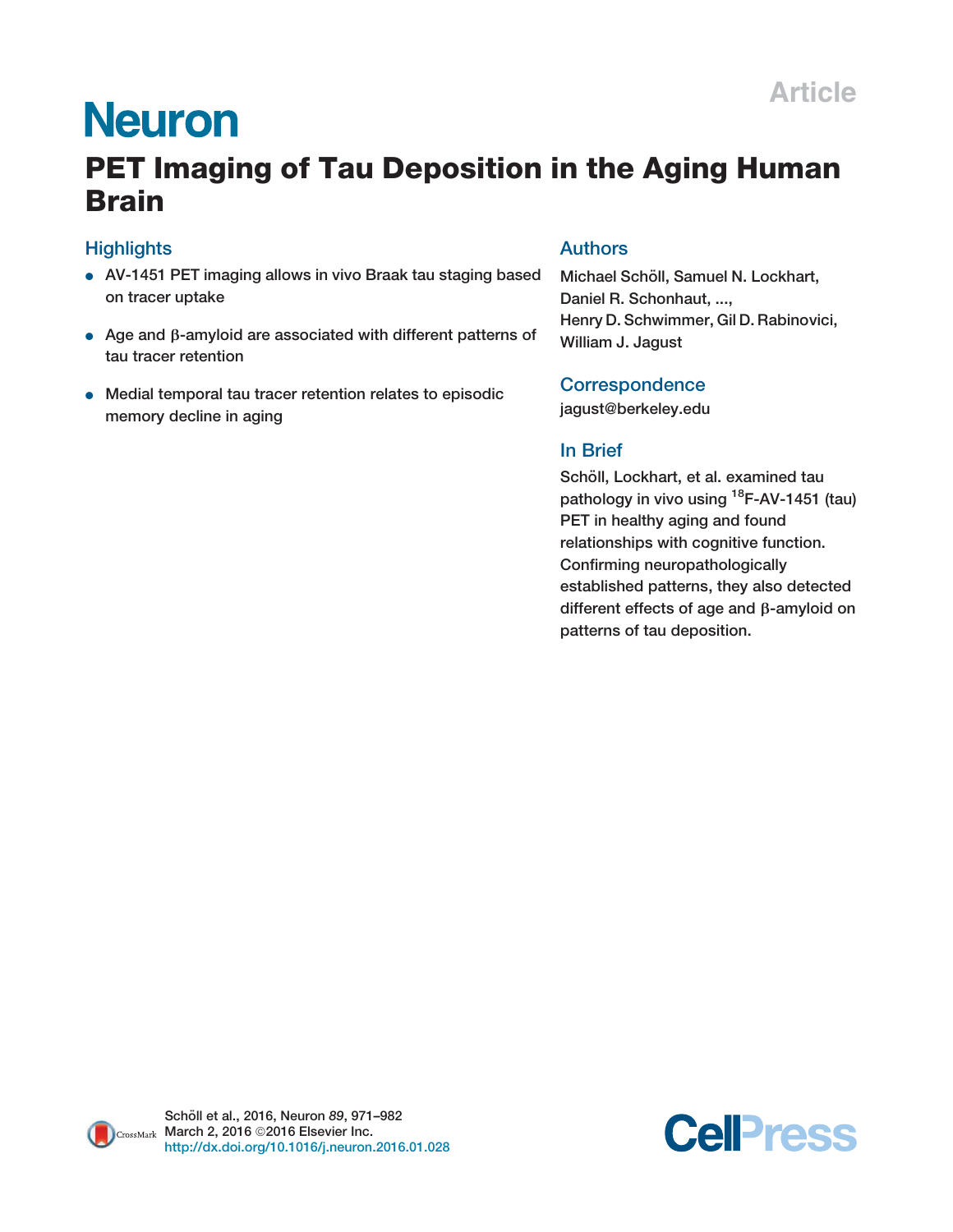# PET Imaging of Tau Deposition in the Aging Human Brain

Michael Schöll,<sup>1,2,6</sup> Samuel N. Lockhart,<sup>1,6</sup> Daniel R. Schonhaut,<sup>3</sup> James P. O'Neil,<sup>4</sup> Mustafa Janabi,<sup>4</sup>

Rik Ossenkoppele,<sup>1,3,5</sup> Suzanne L. Baker,<sup>4</sup> Jacob W. Vogel,<sup>1</sup> Jamie Faria,<sup>4</sup> Henry D. Schwimmer,<sup>1</sup> Gil D. Rabinovici,<sup>1,3,4</sup> and William J. Jagust<sup>1,4,\*</sup>

1Helen Wills Neuroscience Institute, University of California, Berkeley, Berkeley, CA 94720, USA

2MedTech West and the Department of Clinical Neuroscience and Rehabilitation, University of Gothenburg, 413 45 Gothenburg, Sweden 3Department of Neurology, Memory and Aging Center, University of California, San Francisco, San Francisco, CA 94158, USA 4Lawrence Berkeley National Laboratory, Berkeley, CA 94720, USA

5Department of Neurology & Alzheimer Center, Neuroscience Campus Amsterdam, VU University Medical Center, 1081 HV Amsterdam, the Netherlands

6Co-first author

\*Correspondence: jagust@berkeley.edu

http://dx.doi.org/10.1016/j.neuron.2016.01.028

#### **SUMMARY**

Tau pathology is a hallmark of Alzheimer's disease (AD) but also occurs in normal cognitive aging. Using the tau PET agent  $18$ F-AV-1451, we examined retention patterns in cognitively normal older people in relation to young controls and AD patients. Age and b-amyloid (measured using PiB PET) were differentially associated with tau tracer retention in healthy aging. Older age was related to increased tracer retention in regions of the medial temporal lobe, which predicted worse episodic memory performance. PET detection of tau in other isocortical regions required the presence of cortical  $\beta$ -amyloid and was associated with decline in global cognition. Furthermore, patterns of tracer retention corresponded well with Braak staging of neurofibrillary tau pathology. The present study defined patterns of tau tracer retention in normal aging in relation to age, cognition, and  $\beta$ -amyloid deposition.

#### INTRODUCTION

Two pathological proteins that accumulate in the brains of Alzheimer's disease (AD) patients are  $\beta$ -amyloid (A $\beta$ ) as amyloid plaques, and hyperphosphorylated forms of the microtubuleassociated protein tau assembling into neurofibrillary tangles (NFT). Neuropathological studies have repeatedly demonstrated that these aggregated proteins also accumulate in the brains of cognitively healthy older people (Bennett et al., 2006; Davis et al., 1999). The temporal and regional relations of these proteins to one another, to neurodegenerative processes, and to cognitive function have been studied for decades with post-mortem neuropathology (Braak and Braak, 1991; Braak et al., 2011; Price and Morris, 1999; Tomlinson et al., 1968). These studies often found normal aging to be associated with accumulation of tau pathology in the form of NFTs in the medial temporal lobe, particularly perirhinal and entorhinal cortex even in the absence of  $A\beta$ (Braak et al., 2011). This condition was recently termed primary age-related tauopathy (PART; Crary et al., 2014; Jellinger et al., 2015), although PART has also been suggested to be part of the AD spectrum (Duyckaerts et al., 2015). The spread of tau outside MTL is usually associated with the co-occurrence of amyloid plaques (Price and Morris, 1999; Tomlinson et al., 1968). Tau rather than  $\mathsf{A}\beta$  pathology has also been shown to be closely related to cognition, predominantly memory decline, in postmortem studies of both aging and AD (Arriagada et al., 1992; Ghoshal et al., 2002; Mitchell et al., 2002; Nelson et al., 2012; Rolstad et al., 2013; van Rossum et al., 2012).

In a landmark publication, Braak and Braak (Braak and Braak, 1991) meticulously analyzed 83 brains and staged AD-related pathology according to anatomical involvement patterns. Braak stages of tau pathology, derived from cross-sectional data, propose how AD-related tau pathology may begin in medial temporal structures, namely transentorhinal cortex, then extend to limbic areas of medial and inferior temporal lobe, to posterior cingulate cortex, and then widely into isocortical brain areas. These findings have been replicated (Braak et al., 2006; Braak et al., 2011; Serrano-Pozo et al., 2011), and eventually incorporated into AD neuropathological criteria (Hyman et al., 2012).

The interactions between age,  $A\beta$ , and tau accumulation have previously only been studied in post-mortem brain tissue, in vivo in animal models, or by using measures of total or hyperphosphorylated tau in cerebrospinal fluid (CSF). Existing data on tau distribution are based on neuropathological observations that represent a single endpoint in the disease process and have limitations compared to in vivo findings. Studies also frequently only sample selected brain regions and do not assess changes across the brain related to age, A<sub>B</sub>, or cognition (Braak et al., 2006, 2011; Braak and Braak, 1991; Serrano-Pozo et al., 2011). Conversely, CSF measures do not provide information on spatial accumulation patterns. The advent of positron emission tomography (PET) tau ligands enables, for the first time, tau pathology in living humans to be topographically mapped, quantified, and examined in relation to other aspects of cognitive aging.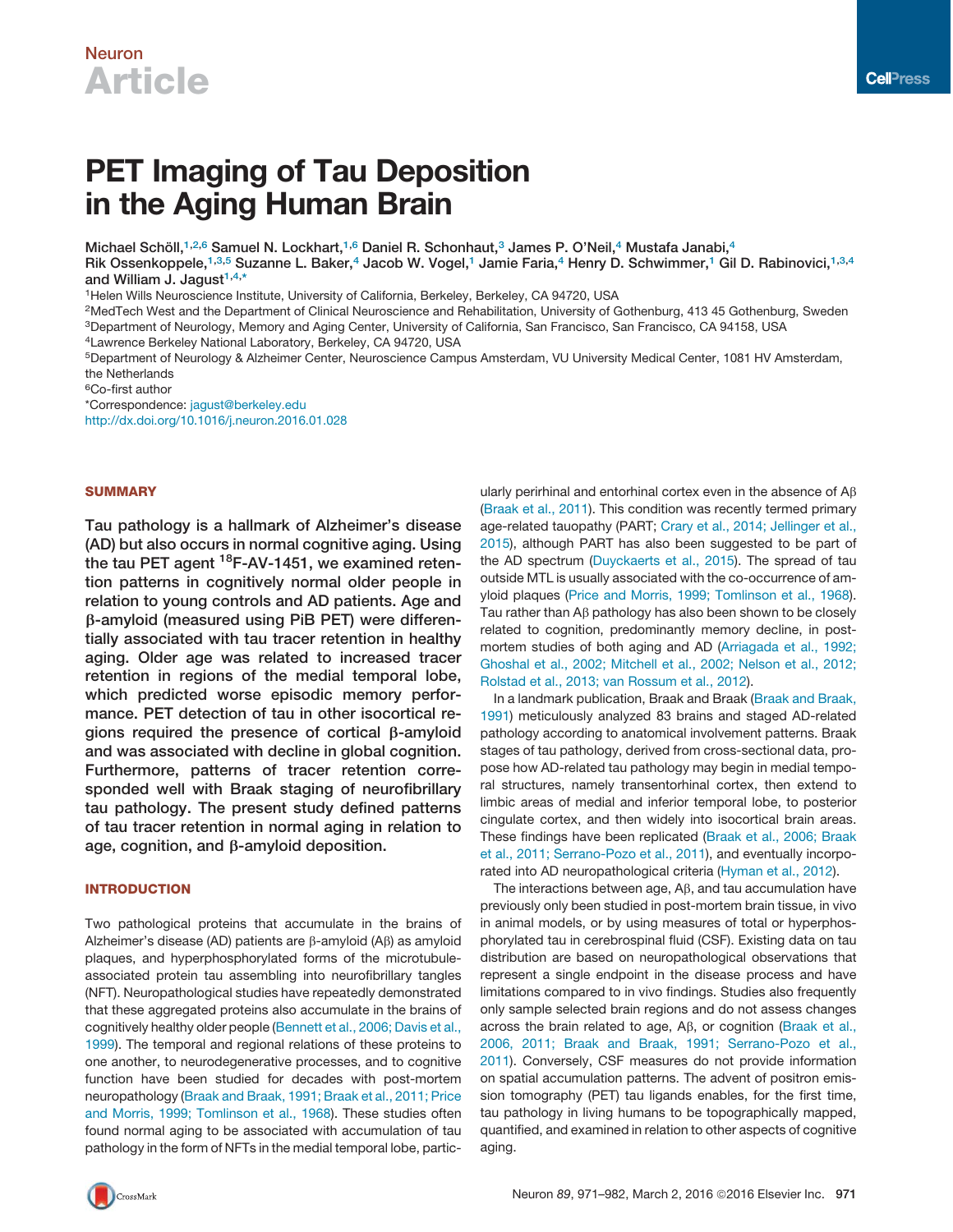| <b>Table 1. Demographics</b>             |                      |                    |                                   |  |  |  |
|------------------------------------------|----------------------|--------------------|-----------------------------------|--|--|--|
|                                          | YA                   | OA                 | <b>AD Patients</b>                |  |  |  |
| n                                        | 5                    | 33                 | 15                                |  |  |  |
| Age (years)                              | 22.2 $(2.3)^{a,c}$   | 78.6 $(5.1)^{b,c}$ | 64.8 $(9.2)^{a,b}$                |  |  |  |
| Sex (M/F)                                | 5/0                  | 11/22              | 8/7                               |  |  |  |
| Education                                | 15.0(1.0)            | 16.3(1.9)          | 16.5 (2.3) (2 N/A)                |  |  |  |
| APOE (0/1/2 ε4<br>allele)                | N/A                  | 21/11/0<br>(1 N/A) | $7/3/1$ (4 N/A)                   |  |  |  |
| <b>MMSE</b>                              | 29.3 $(1.5)^{\circ}$ | 28.8(1.2)          | 19.4 (5.2) (1 N/A) <sup>a,b</sup> |  |  |  |
| $PiB+$                                   | N/A                  | 16                 | 14 (1 N/A)                        |  |  |  |
| Days between<br>PiB and AV-1451<br>scans | N/A                  | 105 (118)          | 62 (89) (1 N/A)                   |  |  |  |
| Days between<br>NP and AV-1451<br>scan   | 43 (36)<br>(1 N/A)   | 146 (101)          | 115 (90)                          |  |  |  |
| Days between<br>NP and PiB<br>scan       | N/A                  | 136 (95)           | 110 (94) (1 N/A)                  |  |  |  |

All values are mean (SD) unless stated otherwise.*APOE*, Apolipoprotein E; DVR, distribution volume ratio; YA, young healthy adults; OA, old healthy adults; NP, neuropsychological examination.

<sup>a</sup>Significantly different (Mann-Whitney U test, p < 0.05) from OA patients. <sup>b</sup>Significantly different (Mann-Whitney U test, p < 0.05) from YA patients. <sup>c</sup>Significantly different (Mann-Whitney U test,  $p < 0.05$ ) from AD patients.

 $18$ F-AV-1451 (also known as  $18$ F-T807) is a PET ligand with high affinity for paired-helical filaments (PHFs), insoluble fibers composed of hyper-phosphorylated tau. Post-mortem tissue studies provided evidence that AV-1451 binds selectively to PHF tau but not  $A\beta$  or other common protein aggregates (Marquie et al., 2015; Xia et al., 2013). Human studies indicate binding patterns that parallel existing neuropathological staging of tau and that increase in the presence of cognitive impairment and dementia (Chien et al., 2013; Johnson et al., 2016).

Here, we examined in vivo the spatial extent of AV-1451 retention. One methodologic objective was to examine feasibility of replicating the Braak staging approach to describe in vivo tau accumulation patterns. Our overall goal was to explore relationships of the location of cortical tau ligand uptake with age, cognition, and A $\beta$  deposition—as measured by the A $\beta$ -binding ligand <sup>11</sup>C-PiB (Price et al., 2005)—in cognitively healthy older adults. Specifically, we hypothesized that AV-1451 uptake would be independently associated with age and PiB retention, would show negative relations to cognitive performance, and could enable subject-specific pathology staging.

#### RESULTS

#### **Participants**

We included five healthy young adults (YA, aged 20–26) and 33 cognitively healthy older adults (OA, aged 64–90) from the Berkeley Aging Cohort Study (BACS), and 15 patients with a diagnosis of probable AD dementia (McKhann et al., 2011; aged 53–77) from the University of California San Francisco (UCSF) Memory and Aging Center (MAC). The AD sample studied here (one participant diagnosed with behavioral/dysex-

ecutive variant of AD, one with early-onset amnestic AD, three as late-onset amnestic AD, four with logopenic variant primary progressive aphasia, and six with posterior cortical atrophy) clinically does not represent a typical group of primarily late-onset amnestic AD. However, our goal in the current study was to provide data representative of high, clinical levels of tau pathology for the AV-1451 Braak staging procedure to be able to identify thresholds, and we thus included a variety of AD phenotypes in the AD participant sample.

Participant characteristics are provided in Table 1. Briefly, mean age differed significantly between all groups, while education levels were comparable. As expected, AD patients performed significantly worse on the Mini Mental State Examination (MMSE) than healthy participants.

#### Spatial Distribution of Tau

Figure 1 displays AV-1451 mean template space images for all groups. YA participants did not show observable cortical uptake. PiB-negative (PiB-) OA participants showed localized increases in temporal lobe regions, in particular medial temporal subregions (e.g., entorhinal cortex, parahippocampal gyrus), and in some OA participants in inferior and lateral temporal cortical regions. Uptake in PiB+ OA extended in most participants into inferior and lateral temporal lobe (particularly fusiform gyrus and inferior temporal cortex) and in some into lateral and medial parietal regions (including precuneus). Generally, elevated binding in OA was found in regions corresponding to Braak stages I–IV (see classification below). AD patients showed higher tracer retention in neocortical regions, particularly throughout temporal lobe, that also extended to encompass larger regions of parietal and frontal cortex. Primary sensory and motor regions rarely showed substantial tracer uptake, regardless of diagnostic status. All participants showed tracer retention in midbrain; OA and AD participants also showed retention in basal ganglia and a region dorsal to the hippocampus corresponding to choroid plexus. Uptake in these regions is thought to represent "off-target" binding of AV-1451 to targets other than tau (Marquie et al., 2015; see Discussion for details).

#### AV-1451 Uptake in Braak ROIs and In Vivo Braak Staging

In an attempt to reproduce traditional Braak staging of tau pathology based on neuropathological findings (Braak and Braak, 1991), we used weighted bilateral composite FreeSurfer-derived regions of interests (ROIs) approximating the anatomical definitions of transentorhinal (Braak stage I/II), limbic (III/IV), and isocortical (V/VI) Braak stages (Table S1, Movies S1, S2, and S3). In a first step, we examined AV-1451 retention within each group of ROIs uncorrected for partial volume effect and found, as expected, substantial differences between all three diagnostic groups (Figure 2A). Young adults had low uptake throughout all Braak ROIs, while OA showed overall higher values and more within-group variance. AD patients showed as expected the highest values and greatest within-group variance. Group differences were greatest (p < 0.001) between AD patients and OA for all Braak ROIs and between YA and OA in ''early'' Braak stage ROIs I/II and III/IV. Results were similar after partial volume effect correction (PVC) using the Geometric Transfer Matrix approach (Rousset et al., 1998; Figure 2B). PVC produced only a small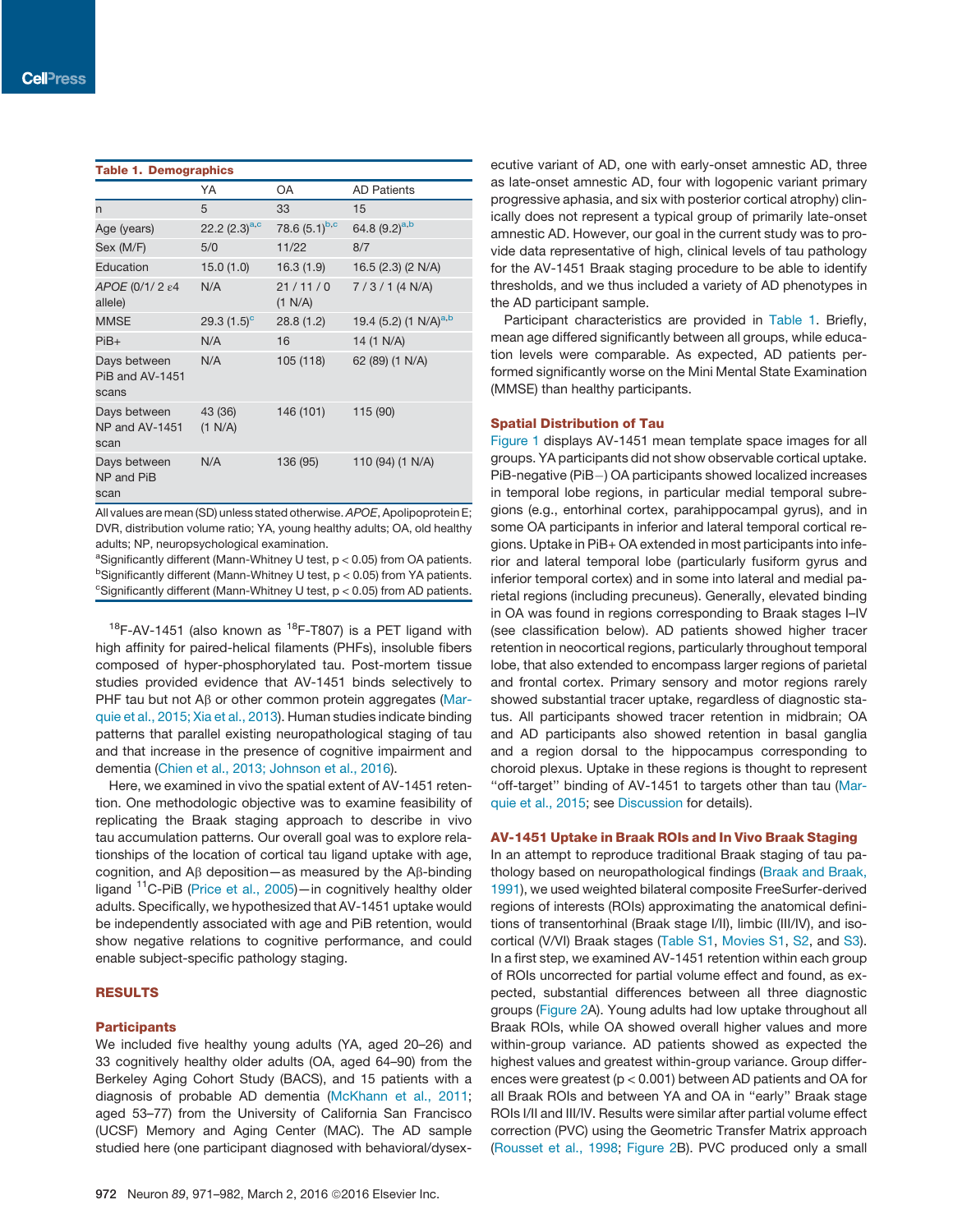

#### Figure 1. AV-1451 Mean Images of Participant Groups

Surface projections and coronal slices are presented for young healthy adults (YA), older adults (OA) split into PiB- and PiB+ subgroups for illustration, and AD patients. Differences between cognitively healthy participants were primarily localized in inferior and lateral temporal subregions, while patient versus control differences extended into other temporal as well as parietal and frontal cortical regions.

increase in the measurement of tracer retention in hippocampus, but a large increase in choroid plexus signal adjacent to the hippocampus, suggesting that choroid plexus PVC modeling may aid in the estimation of actual AV-1451 signal in adjacent regions such as hippocampus (Figure S1). For this reason, and because PV-corrected data distinguished OA marginally better from AD patients (Table S2), we used PV-corrected data in further native space ROI analyses.

Next, we calculated thresholds to assign a Braak stage to each participant based on Braak ROI AV-1451 uptake. We employed a conditional inference tree approach that embeds decision treestructured regression models (Figure S2). In a first step, we entered the whole dataset into the model classifying all participants based on Braak V/VI ROI uptake. We found 13 out of 15 AD patients above the threshold suggested by the regression model (>2.79 mean SUVR); they were assigned Braak stage V/VI. The remaining participants underwent the same procedure, now using Braak III/IV ROI data. Two AD and six OA participants were classified as Braak III/IV (>1.725). Finally, using Braak I/II ROI data, 25 OA were classified as Braak I/II (>1.395), leaving 2 OA and the 5 YA in Braak stage 0. Figure 3 displays mean AV-1451 images for the participants in different Braak stages. These demonstrate clear progression of AV-1451 retention to inferior and lateral temporal lobe followed by further progression to other isocortical regions in final Braak stages. Characterizing participants according to their assigned Braak stage showed that with increasing stage there was also increasing global PiB distribution volume ratio (DVR) index (and proportion of PiB+ OA in each group; note only OA and AD participants had PiB measurements), increasing proportion of *APOE* ε4 allele carriers, declining MMSE scores, and declining hippocampal volumes (with the exception of AD patients in stage V/VI; hippocampal volume derived from FreeSurfer 5.1 parcellation, see Experimental Procedures). In healthy OA and YA, lower hippocampal volume showed a statistically significant relationship with higher Braak stage (Spearman's rho -0.45, p = 0.005); *APOE* status and PiB index exhibited too many missing values for meaningful statistical analysis.

#### AV-1451 and Cognition in Cognitively Healthy Elderly

We explored relations of cross-sectional (closest to AV-1451 scan) and retrospective longitudinal cognition with AV-1451 Braak ROI uptake in healthy elderly using regression models covarying for age and sex. Longitudinal cognitive data were available for 30 OA, followed on average for  $4.1 \pm 2.2$  years prior to AV-1451 PET (4.0  $\pm$  2.1 test sessions). Cognitive performance was evaluated using factor scores for episodic memory, working memory, processing speed, and an average of these domains as a measure for global cognition.

For episodic memory, increased Braak I/II ROI tracer binding predicted worse cross-sectional performance ( $\beta = -3.12$ ,  $p = 0.007$ ) and retrospective longitudinal decline (slopes;  $\beta$  =  $-0.06$ , p = 0.006; Figure 4A). Retrospective longitudinal impairment in global cognition was related to higher AV-1451 uptake in all Braak ROIs (I/II: β =  $-0.013$ , p = 0.009; III/IV:  $\beta = -0.015$ ,  $p < 0.001$ ; V/VI:  $\beta = -0.07$ ,  $p = 0.007$ ; Figure 4B). Scores for cross-sectional global cognition, cross-sectional or longitudinal working memory, and processing speed did not show any statistically significant relationship with AV-1451. A global mean AV-1451 retention measure (average of all Braak ROIs) was also generated and found only to be correlated with retrospective longitudinal change in global cognition. Crucially, this global retention measure was not correlated with either cross-sectional or longitudinal change in episodic memory (p = 0.7); only retention in Braak I/II ROIs was (as shown in Figure 4). This global mean measure was furthermore only marginally correlated with cortical PiB DVR ( $p = 0.08$ ). We interpret these results as evidence that the regional characterization of tracer retention using our Braak ROI approach captures more information than does a global measure of AV-1451 retention.

To explore whether  $A\beta$  pathology influenced the effect of tau pathology on cognition, we added continuous cortical PiB DVR data to the statistically significant regression models and examined whether the p value for the association between AV-1451 and cognition changed after adjusting for PiB. All models remained significant except for the effect of Braak V/VI ROI AV-1451 on longitudinal change in global cognition, which disappeared when PiB was added the model. We did not observe statistically significant interactions between PiB and AV-1451, likely due to the small sample size. For the same reason, we refrained from performing mediation or moderation analyses to further explain directionalities.

We also explored direct relations between  $\mathsf{A}\beta$  and cognition (Figure S3). Global PiB uptake was significantly associated with longitudinal global cognition change ( $\beta = -0.09$ ,  $p = 0.002$ ). When AV-1451 was added to the model, the effect survived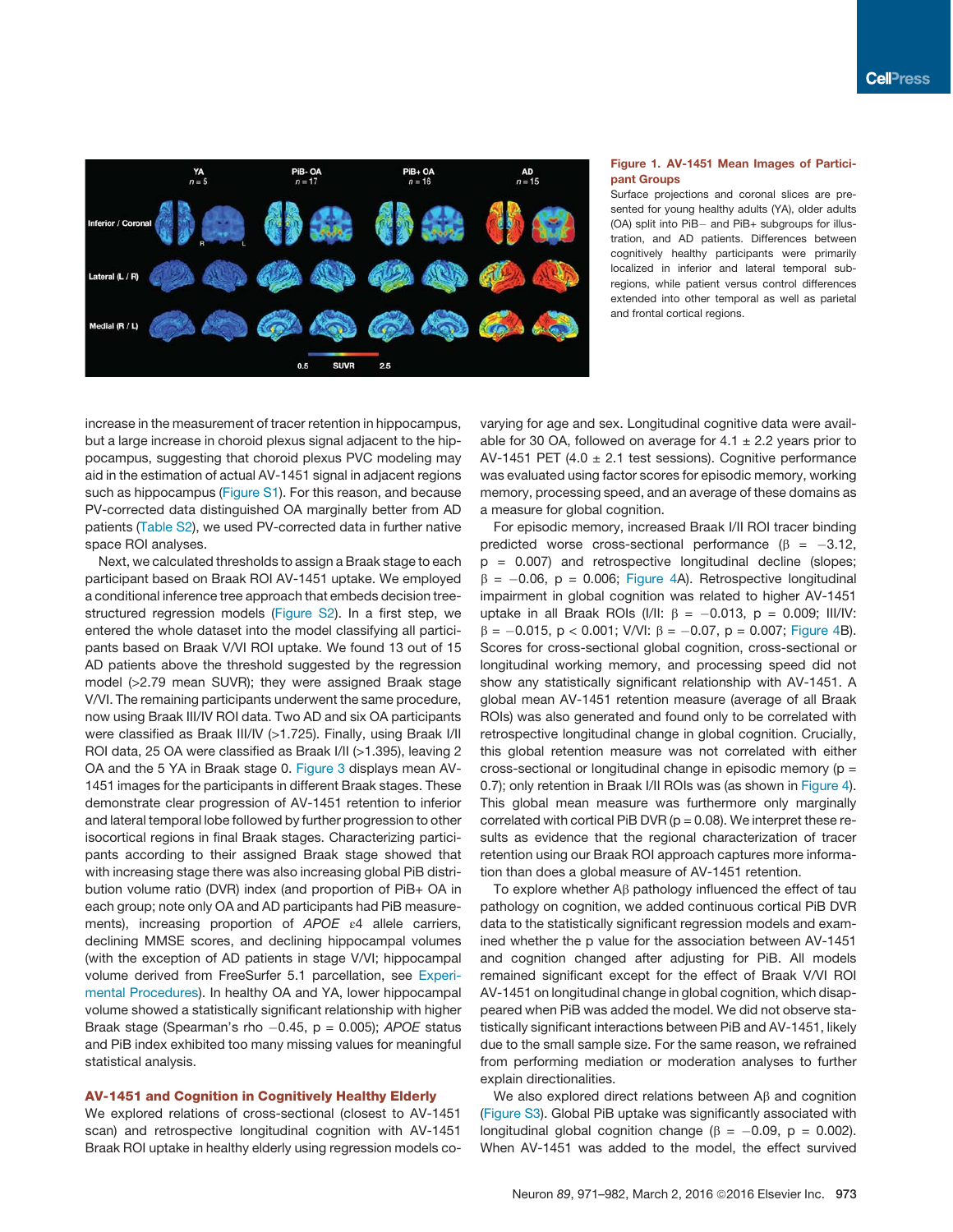

#### Figure 2. Braak Stage ROI AV-1451 Uptake by Group

(A) Results from Mann-Whitney U test, uncorrected for partial volume effects.

(B) Results from Mann-Whitney U test, corrected for partial volume effects. Lines indicate means  $\pm$ SD. \*p < 0.05, \*\*p < 0.01, \*\*\*p < 0.001. See also Tables S1 and S2, Figure S1, and Movies S1, S2, and S3.

only for the model including Braak ROI I/II AV-1451 data, not for models including Braak ROI III/IV or V/VI data.

To confirm and explore the spatial relationship of AV-1451 binding with episodic memory, we conducted voxelwise nonparametric regressions of both cross-sectional episodic memory scores and longitudinal episodic memory slopes against whole-brain AV-1451 data. We found significant associations between higher AV-1451 and both worse episodic memory scores and greater decline; these clusters were localized to medial temporal lobe regions including parts of entorhinal cortex, parahippocampal gyrus, and hippocampus (Figure 5). Peak voxel MNI coordinates are reported in Table S3.

#### Voxelwise Associations between Age, PiB, and AV-1451 Accumulation among Cognitively Healthy Elderly

We used voxelwise nonparametric statistical tests to examine associations between age, PiB DVR (global cortical ROI), and AV-1451 accumulation. Statistical tests employed two thresholds, one liberal ( $p < 0.005$  uncorrected height and  $k \ge 100$  voxel cluster extent threshold) and one conservative ( $p < 0.05$  familywise error-corrected [FWE] height threshold); by design, conservative threshold results are not a subset of liberal results (see Experimental Procedures). We found positive associations of age with cortical AV-1451 accumulation (Figure 6A) and of PiB with cortical AV-1451 accumulation (Figure 6B). The relationships were independent of one another and spatially distinct. Negative associations of age or PiB with AV-1451 were not significant. Specifically, advancing age predicted AV-1451 accumulation in MTL (entorhinal cortex, hippocampus, and parahippocampal gyrus) and in ventral frontal cortex (basal forebrain) and insula. Increasing  $A\beta$  burden, however, predicted increased AV-1451 in regions beyond medial temporal lobe, particularly inferior and lateral temporal cortical regions, and medial and lateral parietal and frontal cortex. The results found using a combined uncorrected cluster and height threshold and with family-wise error correction were spatially overlapping. Voxelwise results were similar when controlling for sex, education, and gray matter volume as a proxy for cortical atrophy (data not shown). MNI coordinates of significant voxels for each association are reported in Table S4.

#### ROI Analyses

Examination of regional relations between age, PiB, and AV-1451 in temporal lobe subregions revealed spatially distinct associations consistent with voxelwise findings; age and PiB exhibited dissociable effects on AV-1451, with a medial-lateral dissociation of effects of age and global PiB on temporal AV-1451 (Figure 7). Significant associations between advancing age and greater AV-1451 accumulation were only present in entorhinal cortex and parahippocampal gyrus and were diminished in strength in more lateral regions. Conversely, associations between increasing global cortical PiB DVR and greater temporal AV-1451 accumulation were marginally significant in entorhinal cortex and increased in significance from parahippocampal gyrus to fusiform gyrus and inferior temporal cortex. Thus, from medial to inferolateral temporal cortex, there existed inverse relationships between age and AV-1451 and PiB and AV-1451.

#### **DISCUSSION**

In this study of cognitively healthy elderly people, we explored uptake patterns of <sup>18</sup>F-AV-1451, an in vivo PET biomarker for accumulation of PHF tau, and examined the relationships of regional and voxelwise tau accumulation with multiple factors. We consistently observed that tau accumulation occurred in anatomically specific patterns, in contrast to the more diffuse nature of  $A\beta$  deposition as measured with PiB PET. We also demonstrated the ability to segregate participants based on AV-1451 accumulation in specific Braak stages using a computational method. Furthermore, we found that AV-1451 was related to cross-sectional and longitudinal cognitive measures and that there were differences in the patterns associated with age and A $\beta$ . Our results suggest that tau deposition, especially in MTL, is an important aspect of cognitive aging that may have behavioral consequences. They also suggest a relationship between tau and  $A\beta$  with implications for AD pathogenesis.

#### AV-1451 Uptake Patterns Are Present in the Healthy Aging Brain and Enable In Vivo Braak Staging of Tau Progression

The patterns of AV-1451 retention parallel findings in neuropathological studies (Braak and Braak, 1991, 1997; Serrano-Pozo et al., 2011), as well as a recent report indicating that the visual appearance of AV-1451 retention parallels Braak staging (Johnson et al., 2016). Although regions sampled for Braak staging may vary across neuropathology laboratories, our approach followed the NIA-AA recommendations (Hyman et al., 2012) and approximated the original and revised Braak stage definitions (Braak and Braak, 1991; Braak et al., 2006). Furthermore, the component regions that comprised these larger Braak ROIs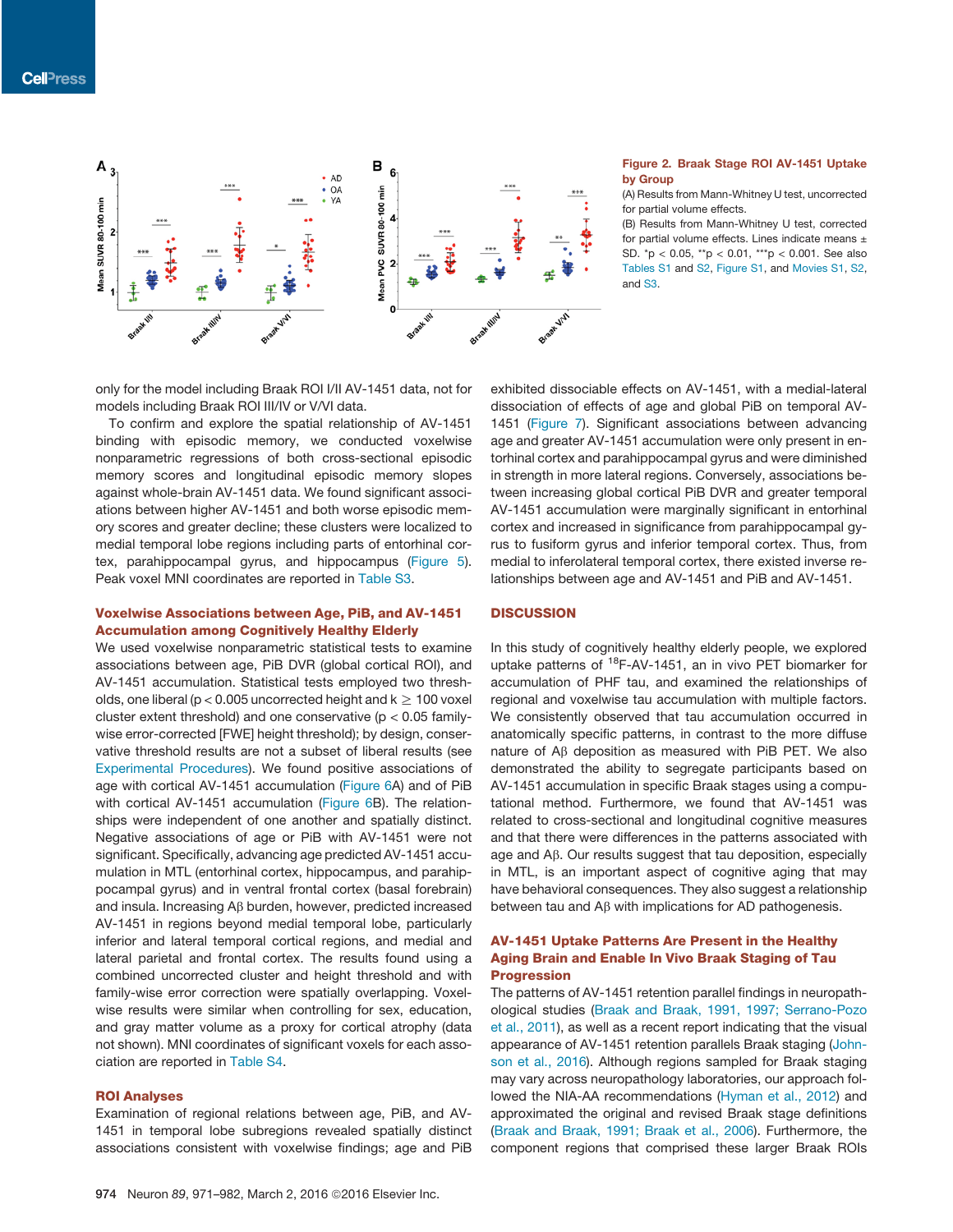| 2.5<br><b>SUVR</b><br>0.7        |                    |                   |                     |                    |
|----------------------------------|--------------------|-------------------|---------------------|--------------------|
|                                  | Braak 0            | <b>Braak I/II</b> | <b>Braak III/IV</b> | <b>Braak V/VI</b>  |
| $\overline{r}$<br>(YA / OA / AD) | 5/2/0              | 0/25/0            | 0/6/2               | 0/0/13             |
| ApoE ε4<br>$(0/1/2$ allele)      | $2/0/0$ (5 N/A)    | 18/7/0            | $4/3/0$ (1 N/A)     | 6/5/2              |
| % APOE ε4 +                      | 28                 | 28                | 38                  | 54                 |
| <b>MMSE</b>                      | 28.9(1.5)          | 28.8 (1.3)        | 27.4 (3.2)          | 18.7(5.1)          |
| PiB DVR index                    | 1.01 (.14) (5 N/A) | 1.13(.2)          | 1.35 (.36) (1 N/A)  | 1.80 (.17) (2 N/A) |
| % PiB + $(≥1.06)$                | $0$ (5 N/A)        | 44                | 71 (1 N/A)          | 100 (2 N/A)        |
| Hippocampal<br>volume (%ICV)     | .54(.05)           | .44 (.05)         | .42 (.09)           | .44 (.05)          |

followed a predictable pattern in relation to cognition and amyloid (Figure 7).

Young adults showed minimal brain uptake, even in subcortical structures, consistent with Braak stage 0. The conditional inference tree analysis consistently assigned them to Braak 0 based on low AV-1451 uptake. Although there is evidence of tau accumulation in the young adult brainstem (Braak et al., 2011), PET resolution is likely inadequate to detect this. Older adults clearly showed tracer retention in medial temporal structures, with PIB+ individuals appearing to demonstrate more tau deposition in inferior and lateral temporal neocortex. These visual patterns were confirmed with Braak staging. Using our classification approach, most OA were classified as Braak stage I/II (76%), and a smaller proportion as Braak III/IV (18%) or stage 0 (6%); no healthy participants were classified as Braak stage V/VI. These numbers are congruent with neuropathological findings; Braak and Braak (Braak and Braak, 1997) reported 6% of all participants aged 70–80 years ( $n = 605$ ) in Braak stage 0, 64% in Braak stage I/II, 25% in Braak stage III/IV, and 5% in Braak stage V/VI. While these proportions do not reference cognitive status, Bennett and colleagues (Bennett et al., 2006) examined 134 cognitively normal elderly (mean age at death 83 years) and found 2% in Braak 0, 38% in Braak I/II, 56% in Braak III/IV, and 4% in Braak V/VI. Although it is difficult to compare PET imaging with neuropathology, these results are in agreement with few normal older individuals in stages 0 and V/VI and most distributed between I/II and III/IV.

Differences between AD and healthy OA participants were more substantial. AD participants showed elevated tracer retention in early and middle Braak stage regions, and AD uptake patterns frequently encompassed larger regions of medial and lateral parietal and, to a lesser extent, frontal lobes. This was consistent with Braak stage V/VI, which was confirmed by our in vivo Braak staging, assigning 13 AD patients to Braak stage V/VI and two to III/IV.

#### Figure 3. In Vivo Braak Staging Using Conditional Inference Trees

Braak staging of healthy young adults  $(YA, n = 5)$ . healthy older adults (OA,  $n = 33$ ) and AD patients (n = 15) based on AV-1451 Braak ROI uptake, with participant characterization by in vivo assigned Braak stage. ICV, intracranial volume. Values for MMSE, PiB DVR index, and hippocampal volume are mean (SD).

These results have limitations. Our threshold-calculation approach was data driven and requires replication using separate cohorts to establish and validate threshold values that will likely differ. Nevertheless, these results provide proof-of-concept that in vivo Braak staging using tau PET is possible in cognitively healthy elderly. Further, by characterizing participants according to Braak stage, we also found, consistent with previous findings (Braak and Braak, 1991, 1997; Braak et al., 2006, 2011;

Nelson et al., 2012; Serrano-Pozo et al., 2011), increasing Braak stage in cognitively healthy and diseased participants to be associated with increasing global amyloid burden, increasing *APOE* ε4 allele positivity, declining cognition, and reduced hippocampal volumes. The AD patients pose an exception to the relationship between tau and hippocampal volumes, perhaps because our AD group included many patients with early age of onset (mean age at PET 65) and nonamnestic clinical presentations, both of which are associated with neocortical-predominant neurodegeneration and relative sparing of MTL in terms of both atrophy and tau burden (Murray et al., 2011; Ossenkoppele et al., 2015a). In addition, agerelated hippocampal atrophy in our older control group (on average 14 years older at PET than the AD group), may have decreased our ability to detect a relationship between AV-1451-defined Braak stage and hippocampal volumes in this sample.

Ultimately, given the current approach, we cannot say that participants characterized as Braak I/II are different from participants characterized as Braak 0 only in the Braak stage I/II ROIs. This is true for all the Braak stages in our approach: those in higher stages may in fact have more generalized AV-1451 deposition than those in lower stages. Our goal was not to strictly duplicate neuropathological classification, since imaging has both advantages and disadvantages compared with neuropathology. The obvious disadvantage is the poorer resolution of imaging, although the advantage is a whole-brain view of the distribution of tau pathology. However, Figure 3 in particular makes it clear that the classification of participants according to the 4 stages routinely used in neuropathology does indeed capture distributions that reflect medial temporal, limbic, and neocortical stages and that relate to a progression along a spectrum from youth through aging to dementia.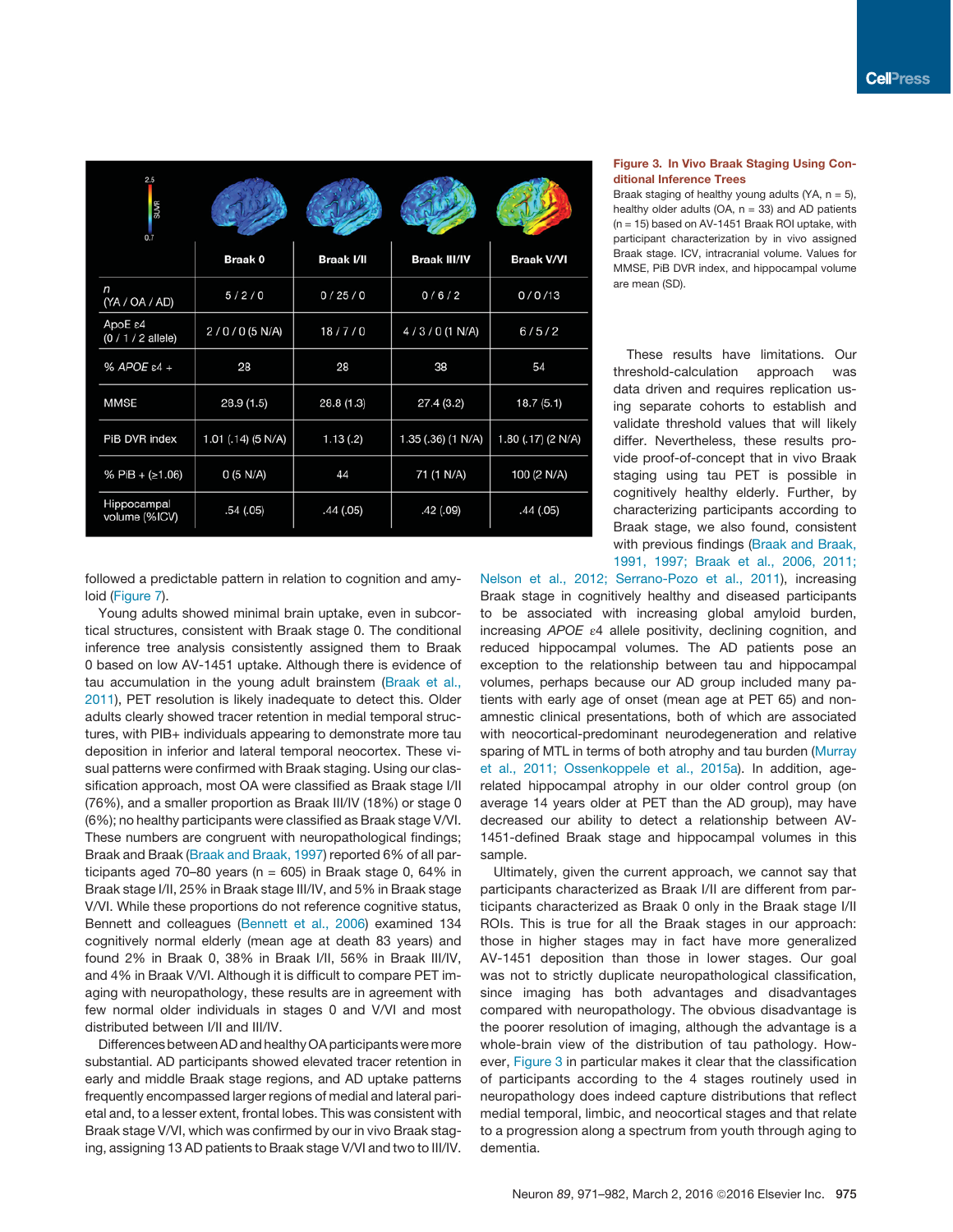

#### Figure 4. AV-1451 in Braak ROIs versus Cognition in Healthy Elderly

(A and B) Significant relationships of AV-1451 in Braak ROI I/II with cross-sectional performance and retrospective change (slopes) in episodic memory (A) and of AV-1451 in all Braak stage ROIs with retrospective change (slopes) in global cognition in healthy OA participants (B), grouped into PiB+ and PiB-. See also Figure S3.

Future attempts to replicate and extend this approach will require more diverse and ''intermediate'' participants (e.g., middle-aged healthy individuals, patients with mild cognitive impairment). It will be useful to investigate AV-1451 uptake using a multivariate approach, to independently derive uptake patterns and examine relations with Braak pathological staging; however, we do not yet have enough participants to address this. Even though this Braak ROI approach is tentative and despite its limitations, the fact that the ROI-based and voxelwise approaches showed similar relations with cognition and amyloid supports the application of the Braak ROI staging. ROI-based analyses furthermore allowed the use of PV-corrected data within native space. This permits more specific measurements of tracer uptake and direct testing of hypotheses, in contrast to more exploratory voxelwise methods.

Finally, the presumed off-target binding of this PET tracer in brainstem, basal ganglia, and choroid plexus may pose quantitation problems. The reason for this binding is unclear; while binding to MAO-A has been suggested, the results do not appear to reflect the quantity and distribution of this enzyme in the brain (Tong et al., 2013). Basal ganglia and midbrain binding are not likely to interfere with cortical measurement. While choroid plexus uptake complicates quantification in the hippocampus, we were able to ameliorate this problem through partial volume correction. Recent research has also suggested that neuromelanin or blood products may also contribute to AV-1451 signal (Marquie et al., 2015).

#### Tau Is Differentially Associated with Age and Amyloid Accumulation in OA

Tau pathology is near-universally present in aging (Bouras et al., 1994; Braak et al., 2011) and, based on cross-sectional pathological studies, may appear first in temporal lobe allocortex, specifically MTL, remaining mostly confined to these regions with moderate spread into neocortical temporal lobe and minor spread into other neocortical areas with age (Braak and Braak, 1991; Braak et al., 1996; Guillozet et al., 2003; Price and Morris, 1999; Serrano-Pozo et al., 2011). In CSF, elevated levels of tau, not altered levels of  $A\beta_{42}$ , are also strongly related with older age in normal people (Sjögren et al., 2001). Some pathologists have suggested that this may represent PART (Crary et al., 2014; Jellinger et al., 2015). In this model, accumulation of tau pathology occurs steadily throughout life, often restricted to MTL subregions such as entorhinal cortex and hippocampus, with little presence of additional neuropathology besides medial temporal atrophy (in the absence of substantial  $A\beta$  accumulation). The current findings of age-related increases in MTL tracer binding are in concordance with the initial concept of PART, including the relationship of hippocampal atrophy and MTL tau and the relative lack of  $A\beta$  deposition in individuals with tau confined to MTL. However, the current findings do not definitively support the idea that PART exists outside the AD continuum (Duyckaerts et al., 2015), nor can we be certain that there is a complete lack of neocortical tracer retention in  $A\beta$ -negative individuals.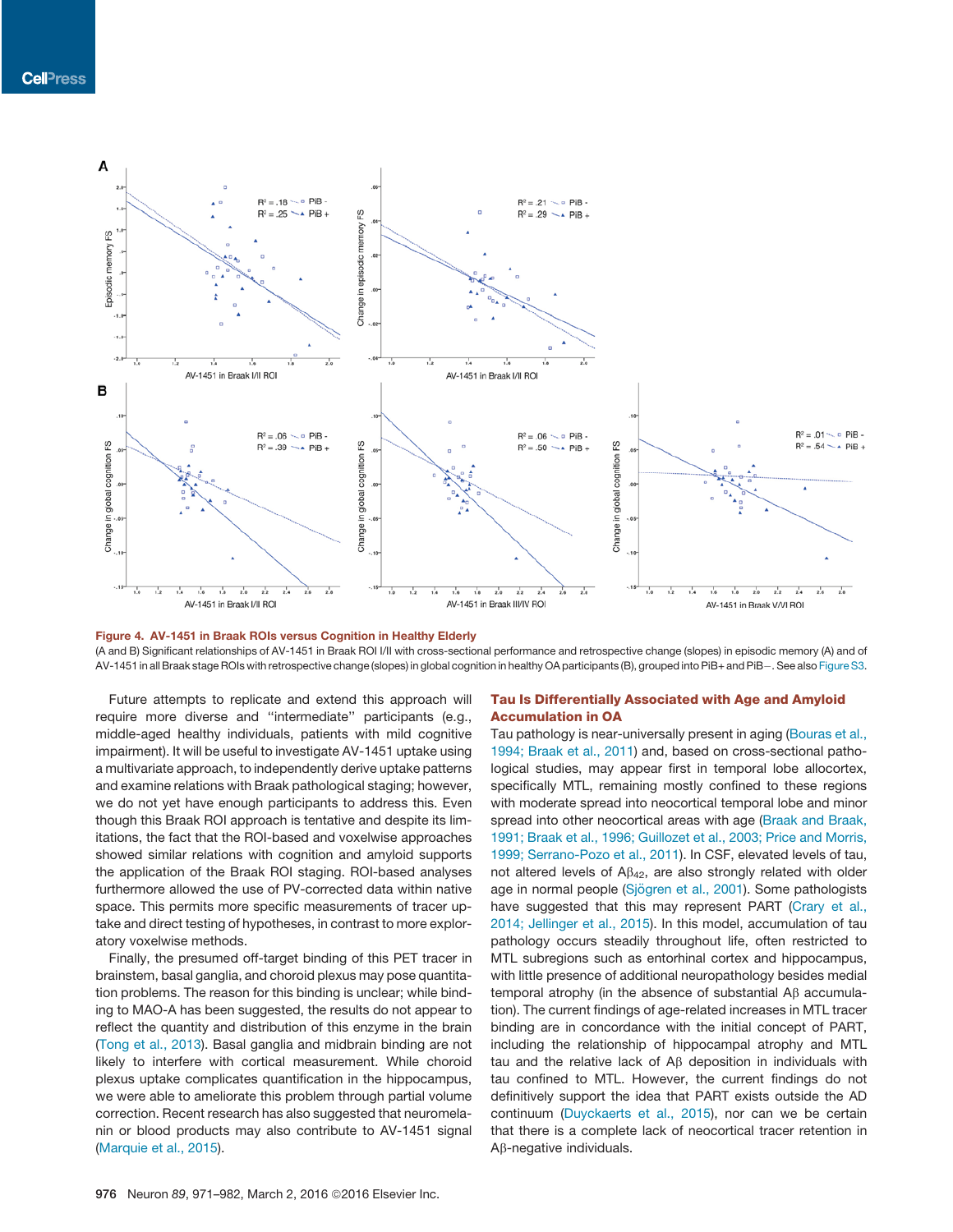

Figure 5. Cross-sectional and Longitudinal Episodic Memory versus AV-1451 Uptake in OA

(A and B) Nonparametric voxelwise regression of AV-1451 on cross-sectional performance (A) and retrospective longitudinal change (B) in episodic memory. See also Table S3.

The spread of tau outside MTL has been associated with increased Ab pathology (Braak et al., 2006; Braak and Braak, 1991), and models of biomarker change in AD suggest that  $A\beta$ aggregation may play a facilitating role in the disease pathological cascade (Jack et al., 2013). Conversely, tau is consistently found in MTL regions before and in the absence of  $A\beta$  pathology (Crary et al., 2014; Fornicola et al., 2014; Price and Morris, 1999). Among OA, we found that while advancing age predicted greater tau accumulation in MTL and to some extent in ventral frontal cortex (a region also known to show early tau accumulation; Crary et al., 2014), increasing  $\mathsf{A}\beta$  burden predicted tau spread outside medial temporal subregions into lateral and inferior temporal as well as other neocortical regions (Figure 6).

Our results support a model suggesting two diverging pathways for tau pathology in aging: one proposing MTL tau pathology as an effect of chronological age, another relating cortical tau pathology to interactions with cortical  $\mathsf{A}\beta$  pathology (Price and Morris, 1999; Small and Duff, 2008). Studies in cell and transgenic mouse models suggest that tau in its harmful hyperphosphorylated form spreads from entorhinal cortex, likely in a *trans*-synaptic manner, along functional networks and disrupts them, eventually causing neurodegeneration (Fox et al., 2011; Liu et al., 2012; Menkes-Caspi et al., 2015). Both tau and  $A\beta$  cause synaptic damage in soluble and fibrillar forms, individually and together (Spires-Jones and Hyman, 2014); where and how they interact and whether they enable each other's spread is still widely unknown, although *APOE* allele status and GSK3 activity have, among others, been identified as potential upstream drivers linking together diverging pathways (Small and Duff, 2008). A fundamental unanswered question is whether  $\mathsf{A}\beta$  deposition facilitates tau spread outside MTL, or whether tau spread outside MTL results in neocortical  $A\beta$  deposition.

#### Tau Is Associated with Cross-sectional and Longitudinal Cognitive Measures in Healthy Aging

Tau and amyloid pathology reportedly also have diverging effects on cognition. Tau, particularly in MTL, is abundant in aging and not exclusive to AD. Concordantly, episodic memory decline is a common feature of normal aging (Deary et al., 2009). Although MTL tau pathology at autopsy has consistently been found more closely associated with cognition than has  $\mathsf{AB}$  (Arriagada et al., 1992; Bennett et al., 2012; Ghoshal et al., 2002; Mitchell et al., 2002; Nelson et al., 2012; Rolstad et al., 2013), the majority of these studies examined individuals with cognitive impairment and dementia. The importance of MTL tau deposition in relation to memory decline seen in normal cognitive aging is unclear. Notably, we found that cross-sectional and longitudinal decline in performance in tests for episodic memory in OA were strongly related to MTL tracer uptake in Braak ROI I/II, seemingly independent of cortical amyloid pathology. Our results strengthen the hypothesis that tau pathology plays a key role in memory decline in aging, which is also strongly related to dysfunction of MTL structures (Tromp et al., 2015). A potential caveat is that cognitive decline can be observed at a stage where only a small number of MTL neurons are affected by tau pathology (Hoover et al., 2010), and soluble and pre-NFT forms of tau impair memory-consolidating hippocampal function; this must be considered when interpreting tau PET data measuring PHF tau. In addition, the results of our regression models were based on a small sample and driven by a few influential data points but were confirmed by nonparametric voxelwise analyses.

We also found decline in global cognition associated with tau in all Braak ROIs, but the effect for cortical regions outside Braak ROIs I–IV was related to the presence of cortical Aβ. These results are in agreement with recent findings across a sample of cognitively normal, mild cognitive impairment (MCI), and AD participants that clinical impairment was associated with tracer retention in inferior temporal cortex, which was also related to mean cortical PIB (Johnson et al., 2016). This suggests that while changes in episodic memory may be caused by age-related MTL tau accumulation, longitudinal changes in global cognition may be induced by synergistic effects of tau and  $\mathsf{A}\beta$  pathology when both are present outside MTL regions. We also found that global  $\mathsf{A}\beta$  was related to retrospective longitudinal decline in global cognition, consistent with findings from a series of studies using CSF and PET measures of  $A\beta$  in relation to cognitive performance (Fagan et al., 2007; Landau et al., 2012; Villemagne et al., 2013). The effect of  $\mathsf{A}\beta$  on global cognitive decline, however, only remained statistically significant when Braak ROI I/II, not Braak III-VI ROI data, were added to the respective model, again suggesting that longitudinal cognitive decline in our cohort cannot be explained by  $A\beta$  or tau pathology alone.

#### **Conclusions**

These findings indicate that PHF-tau deposition can be tracked by AV-1451 PET in living humans with results that confirm and extend information obtained from neuropathological studies. The pattern of tracer retention is qualitatively similar to tau deposition patterns reported in many autopsy studies. In addition, we demonstrate the feasibility of pathological staging of living individuals for tau pathology and demonstrate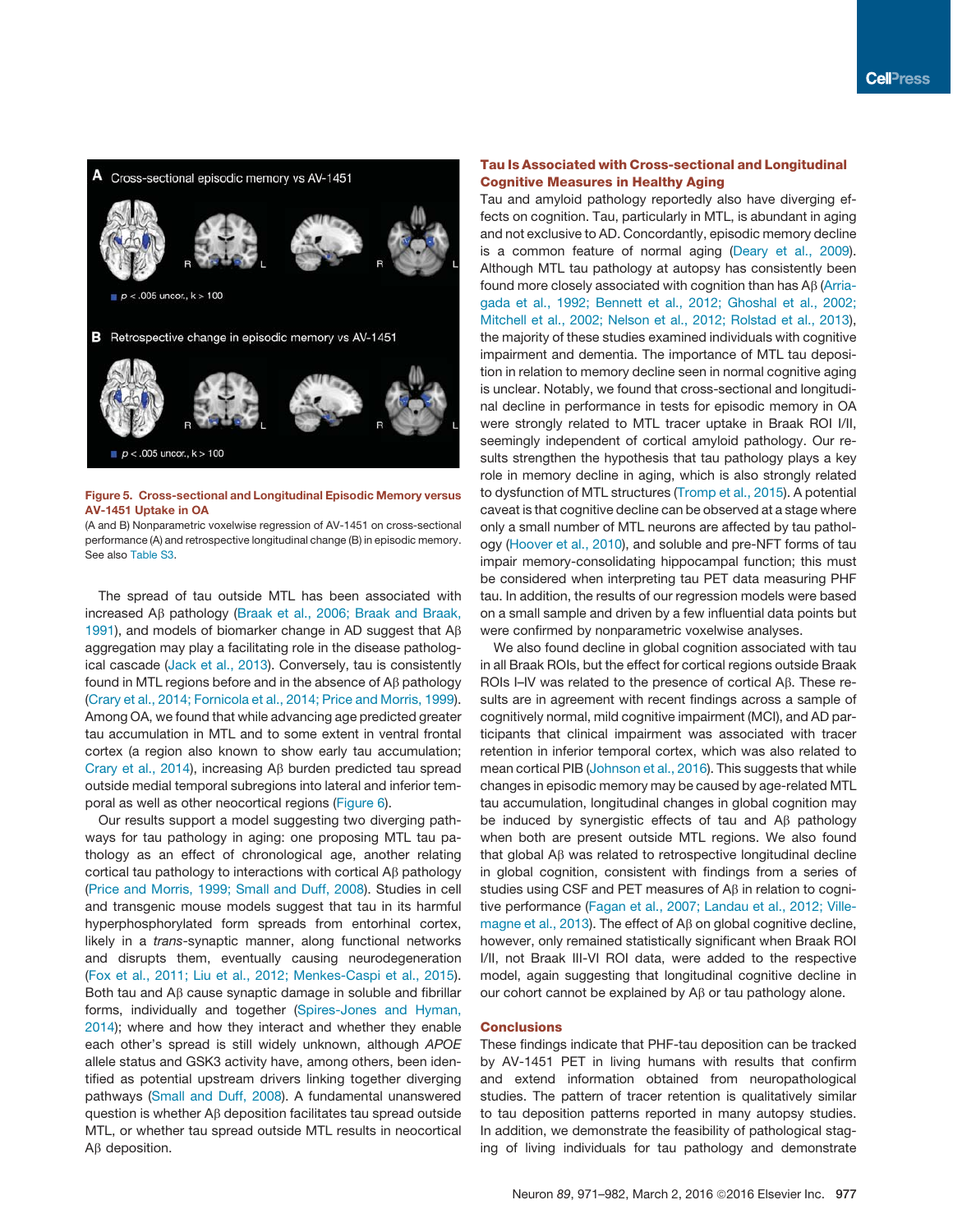

dissociated relationships between age and  $AB$  that support a model of interaction between these proteins in AD pathogenesis. The relationship between tau and cognition, even in cognitively normal older people, suggests a crucial role for this protein in aging, supporting the use of tau imaging in naturalistic studies and therapeutic trials.

#### EXPERIMENTAL PROCEDURES

#### **Participants**

We recruited 33 cognitively healthy older adults (OA) and five cognitively healthy young adults (YA) from the Berkeley Aging Cohort Study (BACS), an ongoing longitudinal study of cognitive aging. BACS eligibility requirements included no MRI or PET contraindications, living independently in the community, and normal performance on neuropsychological examination (see below and Supplemental Experimental Procedures for details). Furthermore, 15 AD patients were recruited from the UCSF MAC. All AD patients underwent standard dementia screening including medical history and physical examination, caregiver interview, brain MRI, and neuropsychological testing; note the AD sample studied here clinically does not represent a typical group (see Supplemental Experimental Procedures). Clinical diagnosis was established by consensus in a multidisciplinary team; all AD patients fulfilled National Institute on Aging-Alzheimer's Association (NIA-AA) criteria for probable Alzheimer's disease (McKhann et al., 2011). One participant was diagnosed with behavioral/dysexecutive variant of AD, one with early-onset amnestic AD, three with late-onset amnestic AD, four with logopenic variant primary progressive aphasia, and six with posterior cortical atrophy (Ossenkoppele et al., 2015b, 2015c). All participants underwent structural MRI, 11C-PiB, and 18F-AV-1451 PET imaging, and detailed neuropsychological assessment, as described below. The Institutional Review Boards of all participating institutions approved the study and informed consent was obtained from all participants. YA and AD participants were used only in the Braak staging analysis.

#### **PET Acquisition**

[<sup>11</sup>C] Pittsburgh-B (PiB) was synthesized at the Lawrence Berkeley National Laboratory (LBNL) Biomedical Isotope Facility (BIF), using a protocol described in detail previously (Mathis et al., 2003). We conducted PiB PET imaging in 3D acquisition mode using either (OA n = 6) an ECAT EXACT HR scanner or (OA n = 27, AD n = 14) a BIOGRAPH PET/CT Truepoint 6 scanner (Siemens Medical Systems). Criteria for PiB positivity did not differ between PET scanners used for PiB acquisition, and PiB PET DVR values have been shown not to significantly differ between scanners (Elman et al., 2014). Immediately after the intravenous injection of approximately 15 mCi of PiB, 90 min of dynamic acquisition frames were obtained (4  $\times$  15, 8  $\times$  30, 9  $\times$  60, 2  $\times$  180,

#### Figure 6. Age,  $A\beta$ , and Tau Associations among OA

(A)Positive associations between chronological age and AV-1451 accumulation in OA ( $n = 33$ ), controlling for global PiB DVR, exist in medial temporal and ventral frontal subregions. Note all Age FWE results (left MTL, ventral frontal) are overlapped and only liberal and overlap colors are visible.

(B) Positive associations between PiB DVR and AV-1451 accumulation, controlling for chronological age, appear in additional temporal regions, as well as in parietal and frontal cortex. All results from voxelwise nonparametric regression, with mean-centered covariates of age (years) and PiB (global cortical DVR). Multiple statistical thresholding approaches were considered: a combined uncorrected cluster (k > 100 voxels) plus height (p < 0.005) threshold (''liberal''), and an FWE  $p < 0.05$  correction ("conservative"). See also Table S4, Figure S4, and Movie S4.

10  $\times$  300, and 2  $\times$  600 s). For each PiB scan, a 10 min transmission scan or a CT were obtained for attenuation correction. PiB PET images were reconstructed using an ordered subset expectation maximization algorithm with weighted attenuation and smoothed with a 4 mm Gaussian kernel with scatter correction.

<sup>18</sup>F-AV-1451 (T807) PET imaging was performed within 0 and 335 days of PiB PET. AV-1451 was also synthesized at the LBNL BIF using a GE TracerLab FXN-Pro synthesis module with a modified protocol based on that supplied by Avid radiopharmaceuticals. AV-1451 PET imaging was conducted on the BIOGRAPH PET/CT scanner. Participants were injected with 10 mCi of tracer and participated in one of two acquisition schemes: full dynamic scans (YA n = 5, OA n = 23, AD n = 11; 0-100 min post injection with  $4 \times 15$ ,  $8 \times 30$ ,  $9 \times 60$  s, and  $2 \times 3$ , 16  $\times$  5 min frames; and 120–150 min, 6  $\times$  5 min frames), or 75–115 min scans (OA n = 10, AD n = 4; 8  $\times$  5 min frames). A CT scan was performed before the start of each emission acquisition. For all analyses, we used SUVR data collected from 80–100 min, determined to be the best time frame and processing scheme for a range of clinical diagnoses studied using this tracer in separate pharmacokinetic studies (e.g., Chien et al., 2013). AV-1451 PET images were reconstructed using an ordered subset expectation maximization algorithm with weighted attenuation and smoothed with a 4 mm Gaussian kernel with scatter correction.

#### MRI Acquisition

All cognitively healthy participants (YA and OA) underwent MRI on a 1.5T Siemens Magnetom Avanto scanner at LBNL; this session included a high-resolution T1-weighted magnetization prepared rapid gradient echo (MPRAGE) scan (TR/TE = 2110/3.58 ms,  $FA = 15^\circ$ , 1  $\times$  1  $\times$  1 mm resolution). All AD patients underwent MRI at the UCSF Neuroimaging Center on a 3T Siemens Tim Trio scanner; this session included a  $1 \times 1 \times 1$  mm resolution T1-weighted MPRAGE that was acquired as described previously (Ossenkoppele et al., 2015a).

#### PET Image Processing

PiB data were realigned, and frames corresponding to the first 20 min of acquisition were averaged and coregistered to the participant's structural MRI. Distribution volume ratios (DVRs) for PiB images were created using Logan graphical analysis (35–90 min postinjection) and a gray matter masked cerebellum reference region (Logan et al., 1996; Price et al., 2005). DVR voxelwise images were created, and global cortical PiB DVR (''global PiB'') values, derived using native space FreeSurfer-derived cortical gray matter masks, were calculated for each participant for use in analyses and classification of PiB positivity (Mormino et al., 2011). Participants were described as PiB positive if their global PiB DVR was at or above a selected threshold of 1.06, and PiB negative otherwise; this threshold is adapted from previous thresholds developed in our laboratory to examine early amyloid positivity in healthy controls (Mormino et al., 2012).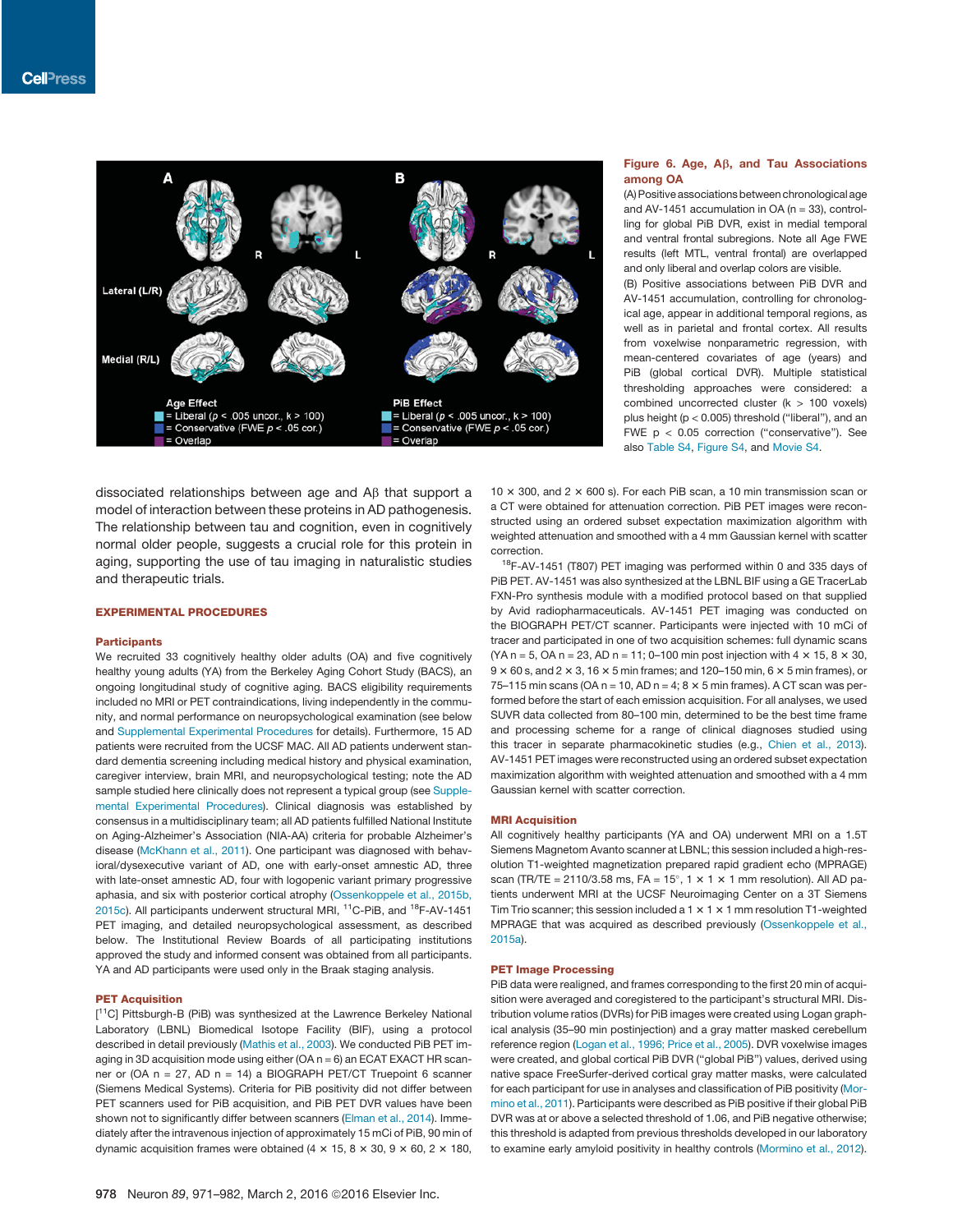

Figure 7. Temporal Lobe Regional Patterns of Tau Accumulation in OA

Relations of bilateral temporal ROI AV-1451 SUVR values with age (top row) and with PiB DVR (bottom row). Left to right within each row represents a medial-tolateral path across the inferior aspect of temporal cortex. Also shown are regression results for models with one or two independent variables. ROIs: entorhinal cortex, ERC; parahippocampal gyrus, PHG; fusiform gyrus, FG; inferior temporal cortex, ITC. In bottom row, participants are median-split by age for descriptive purposes (young-old: <79 years, old-old: ≥79 years).

For AV-1451 scanning, we recruited equal numbers of OA participants above and below this PiB value. However, no primary hypotheses involved PiB status.

AV-1451 data were realigned, and the mean of all frames was used to coregister AV-1451 data to each participant's MRI. For the separate acquisition schemes, we used separate coregistration approaches. When available, we used 0–150 min data for participants with full dynamic scans and 80–100 data for participants with only 75–115 min scans. Coregistration approach (0–150 versus 80–100 min) did not differentially affect ROI segmentation. We created AV-1451 standardized uptake value (SUV) images based on mean uptake over 80–100 min postinjection normalized to uptake in a gray matter masked cerebellum reference region to create voxelwise SUV ratio (SUVR) images in each participant's MRI native space.

#### MRI Processing

T1 MPRAGE scans were processed as described previously using FreeSurfer version 5.1 (http://surfer.nmr.mgh.harvard.edu/) (Mormino et al., 2009). Free-Surfer was used to delineate anatomical ROI masks for multiple brain regions on the native space MRI (coregistered to the PET scans); segmentations were manually checked for accuracy. The gray matter cerebellum mask used as a reference region for PiB and AV-1451 PET was derived in this way. MRI images were also segmented into brain tissue types using SPM8 (http://www.fil.ion. ucl.ac.uk/spm) and a global gray matter (GM) volume value was calculated per participant by identifying and summing all brain voxels with gray matter probability >0.5 for use as a covariate of no interest in specific analyses.

#### In Vivo Braak Staging Data Preprocessing

Following coregistration of AV-1451 PET images to MRI, and parcellation by FreeSurfer, we employed the Geometric Transfer Matrix approach according to Rousset (Rousset et al., 1998) for partial volume correction (PVC) of ROI data (see Figure S1 and Supplemental Experimental Procedures for details). We then created bilateral Braak stage ROIs that anatomically approximated the Braak staging regions of AD-related tau pathology, following descriptions from previous publications (Alafuzoff et al., 2008; Braak et al., 2006, 2011; Braak and Braak, 1991). Braak ROIs were created by combining FreeSurfer ROIs into non-overlapping Braak regions I/II, III/IV, and V/VI. Braak stage ROI composition is listed in Table S1; 3D renderings of the Braak stage ROIs are shown in Movies S1, S2, and S3. Braak stage ROIs I/II corresponded to the transentorhinal stage, III/IV to the limbic stage, and V/VI to the isocortical Braak stage. Braak ROI values were extracted taking ROI-volume-weighted averages of AV-1451 retention in each Braak region.

#### Voxelwise AV-1451 Data Preprocessing

To examine voxelwise associations of AV-1451 with chronological age, global PiB, and cognition, we warped MRI scans for all OA (n = 33) to the FSL MNI152 2 mm space template (http://www.fmrib.ox.ac.uk/fsl). Normalization was performed using Advanced Normalization Tools (ANTS; http://stnava.github.io/ ANTs/) with the use of a study-specific intermediate template created from the 33 BACS OA. Results were similar when using SPM8 for group normalization. After estimating linear and nonlinear transformations from each native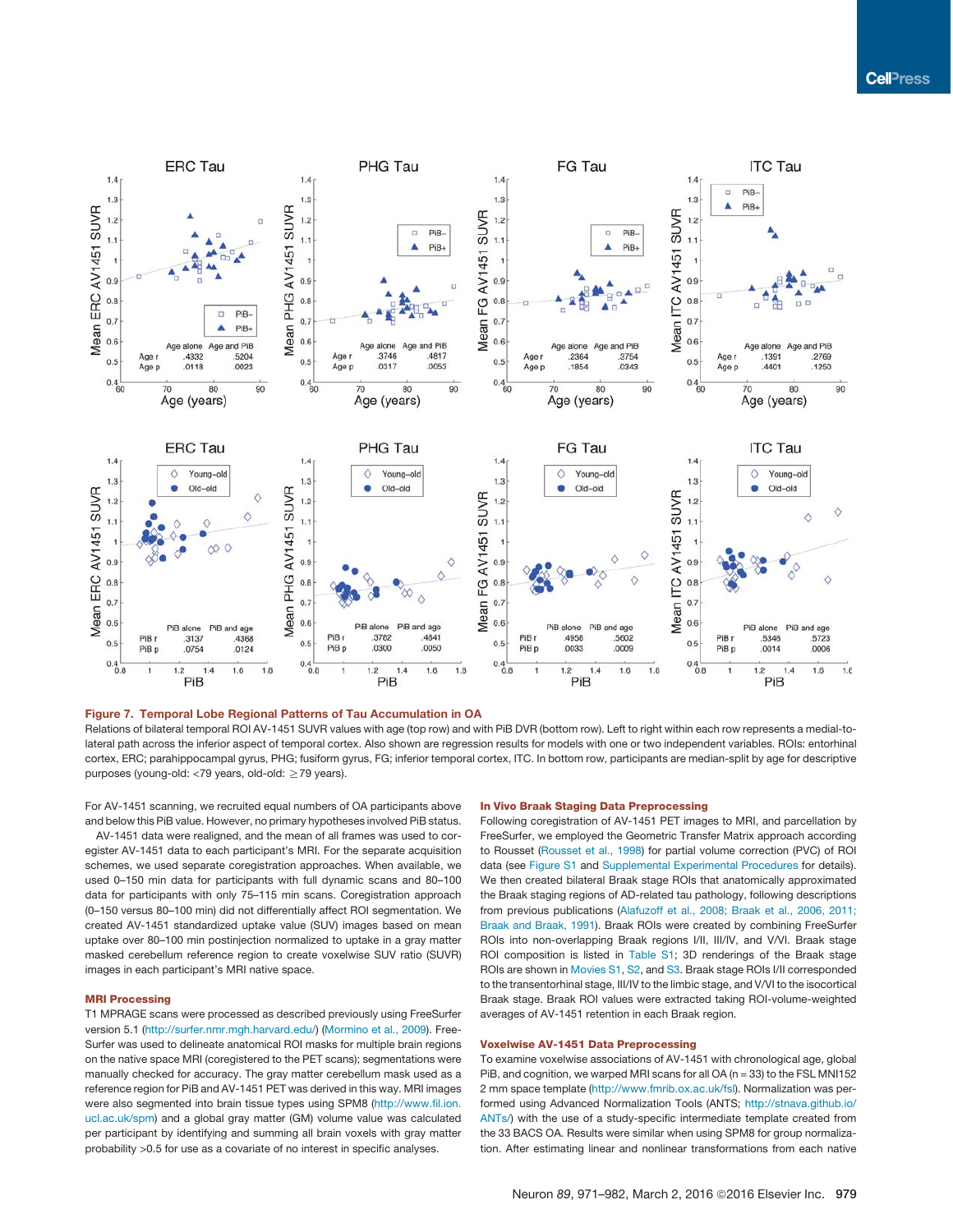space into MNI152 space, transformations were concatenated and applied to the MRI and coregistered AV-1451 PET images. To allow us to focus on cortical AV-1451 binding patterns (as some off-target binding is known to occur in subcortical regions, see Figure 1), we employed a FreeSurfer segmentation on the MNI152 template structural MRI, and created a mask using all cortical brain regions. To reduce contributions of CSF and noise to the analysis, we filtered out likely CSF voxels at the gray matter/CSF boundary in template space (coefficient of variation [CoV] of AV-1451 data thresholded  $\geq$ 0.25). A testing mask (i.e., voxels highly likely to be cortical gray matter) was created from the resulting image. AV-1451 images were then masked and smoothed by a 4 mm FWHM kernel before analysis.

#### Neuropsychological Examination

Cross-sectional (closest to AV-1451 scan) and retrospective longitudinal (prior to AV-1451 scan) neuropsychological data of the BACS OA were employed in this study. Thirty out of 33 OA had longitudinal data, with  $4.0 \pm 2.2$  testing sessions over a period of  $4.1 \pm 2.2$  years. For each testing session, factor scores were calculated for episodic memory, working memory, and executive function/processing speed domains using a maximum likelihood analysis adjusted for test results from a larger sample of 346 BACS OA participants (see Supplemental Experimental Procedures for details). In addition, a global cognition measure was created as an average of the three factor scores.

To assess change in cognition over time, slopes of change in the respective cognitive domain were generated using a linear mixed effects model (Figure S5). Random effects included inter-individual intercept and time between neuropsychological examinations. No fixed effects were included as potential covariates were included in subsequent analyses.

#### Statistical Analysis

#### In Vivo Braak Staging Based on AV-1451 Uptake

To create thresholds allowing assignment of Braak stages to individuals based exclusively on native space AV-1451 PET ROI data, we employed conditional inference tree analysis (Figure S2; using R [v. 3.1.2]; Ihaka and Gentleman, 1996), and the package *party* and its function *ctree*. *Ctree* performs nonparametric binary recursive partitioning using the following steps: (1) test the global null hypothesis of independence between any input variables and the response (which may be multivariate as well), and stop if this hypothesis cannot be rejected. Otherwise select the input variable with strongest association to the response. This association is measured by a p value corresponding to a test for the partial null hypothesis of a single input variable and the response. (2) Implement a binary split in the selected input variable. (3) Recursively repeat steps (1) and (2).

#### ROI-Based Association of AV-1451 Uptake and Cognitive Measures

Least-squares regression was employed to explore the direct effect of AV-1451 uptake in Braak stage ROIs on cross-sectional and retrospective change in cognitive performance in OA (n = 33). We adjusted models for age and sex to avoid bias; the effect of education was found to be non-significant and thus not modeled. All tests were two-sided, with significance determined at  $p < 0.05$ ; the term "effect" was used as per statistical convention to describe associations between variables. All analyses were done using R (v. 3.2.1). We also examined whether the p value for the association between AV-1451 and cognition changed from significant to non-significant when adjusting for PiB. Furthermore, we explored the reverse relationship, i.e., the direct effect of PiB on cognition and the change in significance of this model when Braak ROI AV-1451 data was added to the model.

#### Voxelwise Association of AV-1451 Uptake with Cognitive Measures

Template space voxelwise nonparametric regressions (FSL randomise; threshold-free cluster enhancement [TFCE]; 50,000 permutations; cortical mask described above) tested where AV-1451 binding was related to cognitive factor scores and slopes in OA. Voxelwise analyses were conducted with terms of age and sex included in the model. Voxelwise cognitive results are presented with a p < 0.005 (uncorrected) height plus 100 voxel cluster extent threshold.

#### Voxelwise Associations of Age and Global PiB with AV-1451 Uptake

Template space voxelwise nonparametric regressions (FSL randomise; TFCE; 50,000 permutations; cortical mask described above) tested where AV-1451 binding was related to age or PiB in OA (see plot of age versus PiB DVR in Figure S4, and mean AV-1451 images by PiB level in Movie S4). Voxelwise analyses were conducted with terms of chronological age and global PiB DVR in the model. Voxelwise results are presented with both a  $p < 0.005$  (uncorrected) height plus 100 voxel cluster extent (''liberal'') threshold, and with a p < 0.05 (FWE-corrected) height (''conservative'') threshold. The use of combined voxel and cluster-extent thresholds, and the use of TFCE, means that conservative threshold results are not exclusively a subset of liberal results; this was done in order to better understand the spatial pattern of AV-1451 results. Finally, ROI analyses on template space AV-1451 data (using FreeSurfersegmented ROIs in MNI152 template space) used MATLAB to assess relations of age or PiB DVR (linear regression) with bilateral mean ROI AV-1451 signal.

#### SUPPLEMENTAL INFORMATION

Supplemental Information includes Supplemental Experimental Procedures, five figures, four tables, and four movies and can be found with this article online at http://dx.doi.org/10.1016/j.neuron.2016.01.028.

#### AUTHOR CONTRIBUTIONS

Conceptualization, M.S., S.N.L., and W.J.J.; Methodology, M.S., S.N.L, D.R.S., and W.J.J.; Formal Analysis, M.S., S.N.L., D.R.S., and S.L.B.; Resources, J.P.O. and M.J.; Investigation, S.L.B., J.W.V., J.F., and H.D.S.; Writing – Original Draft, M.S., S.N.L., and W.J.J.; Writing – Review & Editing, M.S., S.N.L., D.R.S., J.P.O., M.J., R.O., S.L.B., G.D.R., and W.J.J.; Supervision, W.J.J.; Funding Acquisition, G.D.R. and W.J.J.

#### ACKNOWLEDGMENTS

We thank Philip Insel for statistical analyses support, and Dr. Bruce Miller and the UCSF Alzheimer's Disease Research Center (NIH grant P50-AG23501) for AD patient evaluations and referrals. This research was supported by NIH grants AG034570 (W.J.J.), R01-AG045611 (G.D.R.), and P50-AG23501 (Dr. Bruce L. Miller, G.D.R.), the Swedish Medical Association (M.S.), Tau Consortium (W.J.J., G.D.R.), the Blanceflor Foundation (M.S.), John Douglas French Alzheimer's Foundation (G.D.R.), the Marie Curie FP7 International Outgoing Fellowship (628812) (R.O.), and the donors of (Alzheimer's Disease Research), a program of BrightFocus Foundation (R.O.). Avid Radiopharmaceuticals enabled use of the 18F-AV-1451 tracer but did not provide direct funding and were not involved in data analysis or interpretation. G.D.R. receives research support from Avid Radiopharmaceuticals, which owns the rights to the 18F-AV-1451 compound. W.J.J. has served as a consultant to Bioclinica, Genentech, and Novartis pharmaceuticals.

Received: October 28, 2015 Revised: December 12, 2015 Accepted: January 13, 2016 Published: March 2, 2016

#### REFERENCES

Alafuzoff, I., Arzberger, T., Al-Sarraj, S., Bodi, I., Bogdanovic, N., Braak, H., Bugiani, O., Del-Tredici, K., Ferrer, I., Gelpi, E., et al. (2008). Staging of neurofibrillary pathology in Alzheimer's disease: a study of the BrainNet Europe Consortium. Brain Pathol. *18*, 484–496.

Arriagada, P.V., Growdon, J.H., Hedley-Whyte, E.T., and Hyman, B.T. (1992). Neurofibrillary tangles but not senile plaques parallel duration and severity of Alzheimer's disease. Neurology *42*, 631–639.

Bennett, D.A., Schneider, J.A., Arvanitakis, Z., Kelly, J.F., Aggarwal, N.T., Shah, R.C., and Wilson, R.S. (2006). Neuropathology of older persons without cognitive impairment from two community-based studies. Neurology *66*, 1837–1844.

Bennett, D.A., Wilson, R.S., Boyle, P.A., Buchman, A.S., and Schneider, J.A. (2012). Relation of neuropathology to cognition in persons without cognitive impairment. Ann. Neurol. *72*, 599–609.

Bouras, C., Hof, P.R., Giannakopoulos, P., Michel, J.P., and Morrison, J.H. (1994). Regional distribution of neurofibrillary tangles and senile plaques in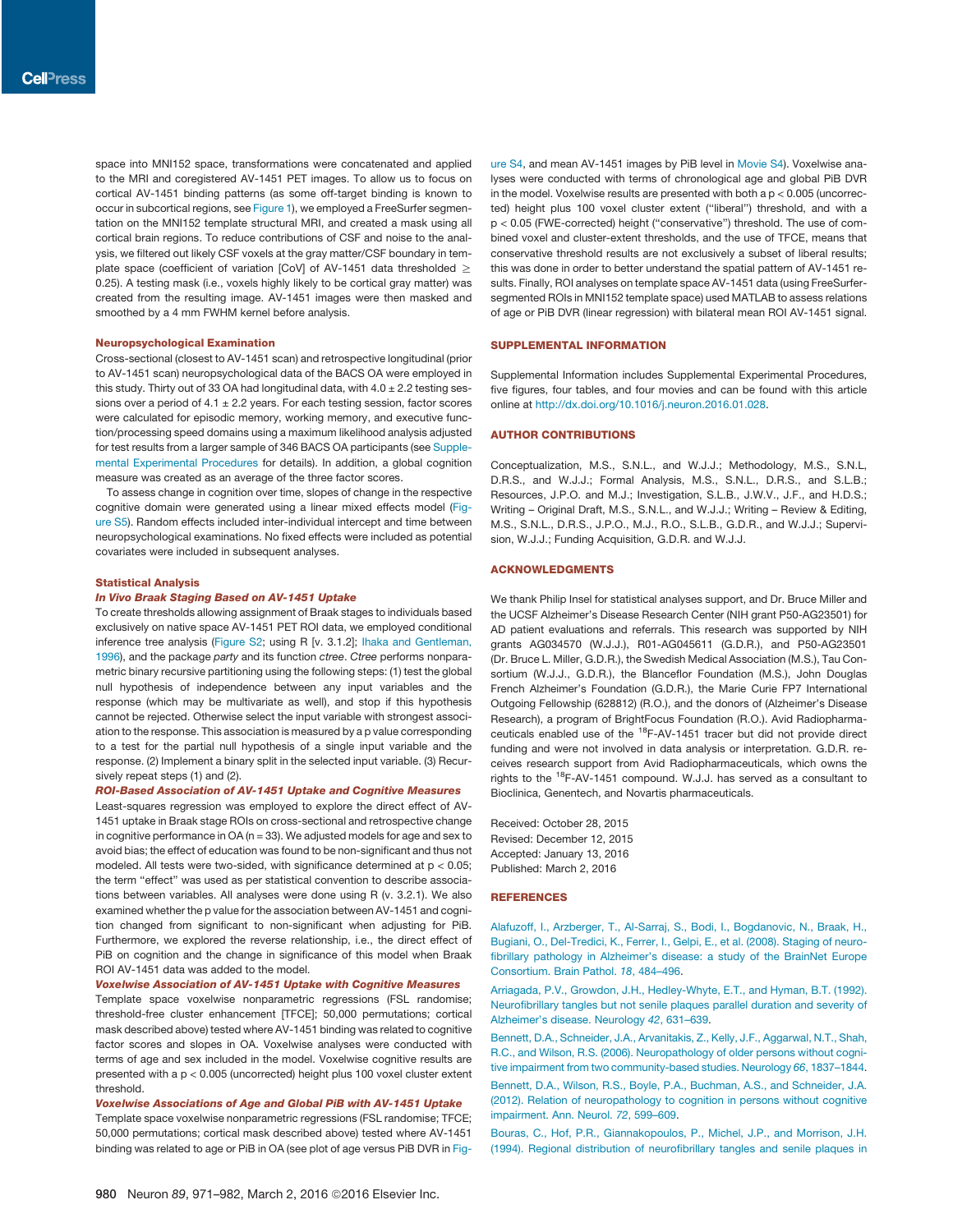the cerebral cortex of elderly patients: a quantitative evaluation of a one-year autopsy population from a geriatric hospital. Cereb. Cortex *4*, 138–150.

Braak, H., and Braak, E. (1991). Neuropathological stageing of Alzheimerrelated changes. Acta Neuropathol. *82*, 239–259.

Braak, H., and Braak, E. (1997). Frequency of stages of Alzheimer-related lesions in different age categories. Neurobiol. Aging *18*, 351–357.

Braak, H., Braak, E., Bohl, J., and Reintjes, R. (1996). Age, neurofibrillary changes, A beta-amyloid and the onset of Alzheimer's disease. Neurosci. Lett. *210*, 87–90.

Braak, H., Alafuzoff, I., Arzberger, T., Kretzschmar, H., and Del Tredici, K. (2006). Staging of Alzheimer disease-associated neurofibrillary pathology using paraffin sections and immunocytochemistry. Acta Neuropathol. *112*, 389–404.

Braak, H., Thal, D.R., Ghebremedhin, E., and Del Tredici, K. (2011). Stages of the pathologic process in Alzheimer disease: age categories from 1 to 100 years. J. Neuropathol. Exp. Neurol. *70*, 960–969.

Chien, D.T., Bahri, S., Szardenings, A.K., Walsh, J.C., Mu, F., Su, M.-Y., Shankle, W.R., Elizarov, A., and Kolb, H.C. (2013). Early clinical PET imaging results with the novel PHF-tau radioligand [F-18]-T807. J. Alzheimers Dis. *34*, 457–468.

Crary, J.F., Trojanowski, J.Q., Schneider, J.A., Abisambra, J.F., Abner, E.L., Alafuzoff, I., Arnold, S.E., Attems, J., Beach, T.G., Bigio, E.H., et al. (2014). Primary age-related tauopathy (PART): a common pathology associated with human aging. Acta Neuropathol. *128*, 755–766.

Davis, D.G., Schmitt, F.A., Wekstein, D.R., and Markesbery, W.R. (1999). Alzheimer neuropathologic alterations in aged cognitively normal subjects. J. Neuropathol. Exp. Neurol. *58*, 376–388.

Deary, I.J., Corley, J., Gow, A.J., Harris, S.E., Houlihan, L.M., Marioni, R.E., Penke, L., Rafnsson, S.B., and Starr, J.M. (2009). Age-associated cognitive decline. Br. Med. Bull. *92*, 135–152.

Duyckaerts, C., Braak, H., Brion, J.P., Buée, L., Del Tredici, K., Goedert, M., Halliday, G., Neumann, M., Spillantini, M.G., Tolnay, M., and Uchihara, T. (2015). PART is part of Alzheimer disease. Acta Neuropathol. *129*, 749–756.

Elman, J.A., Oh, H., Madison, C.M., Baker, S.L., Vogel, J.W., Marks, S.M., Crowley, S., O'Neil, J.P., and Jagust, W.J. (2014). Neural compensation in older people with brain amyloid-b deposition. Nat. Neurosci. *17*, 1316–1318.

Fagan, A.M., Roe, C.M., Xiong, C., Mintun, M.A., Morris, J.C., and Holtzman, D.M. (2007). Cerebrospinal fluid tau/beta-amyloid(42) ratio as a prediction of cognitive decline in nondemented older adults. Arch. Neurol. *64*, 343–349.

Fornicola, W., Pelcovits, A., Li, B.-X., Heath, J., Perry, G., and Castellani, R.J. (2014). Alzheimer Disease Pathology in Middle Age Reveals a Spatial-Temporal Disconnect Between Amyloid- $\beta$  and Phosphorylated Tau. Open Neurol. J. *8*, 22–26.

Fox, L.M., William, C.M., Adamowicz, D.H., Pitstick, R., Carlson, G.A., Spires-Jones, T.L., and Hyman, B.T. (2011). Soluble tau species, not neurofibrillary aggregates, disrupt neural system integration in a tau transgenic model. J. Neuropathol. Exp. Neurol. *70*, 588–595.

Ghoshal, N., García-Sierra, F., Wuu, J., Leurgans, S., Bennett, D.A., Berry, R.W., and Binder, L.I. (2002). Tau conformational changes correspond to impairments of episodic memory in mild cognitive impairment and Alzheimer's disease. Exp. Neurol. *177*, 475–493.

Guillozet, A.L., Weintraub, S., Mash, D.C., and Mesulam, M.-M. (2003). Neurofibrillary tangles, amyloid, and memory in aging and mild cognitive impairment. Arch. Neurol. *60*, 729–736.

Hoover, B.R., Reed, M.N., Su, J., Penrod, R.D., Kotilinek, L.A., Grant, M.K., Pitstick, R., Carlson, G.A., Lanier, L.M., Yuan, L.-L., et al. (2010). Tau mislocalization to dendritic spines mediates synaptic dysfunction independently of neurodegeneration. Neuron *68*, 1067–1081.

Hyman, B.T., Phelps, C.H., Beach, T.G., Bigio, E.H., Cairns, N.J., Carrillo, M.C., Dickson, D.W., Duyckaerts, C., Frosch, M.P., Masliah, E., et al. (2012). National Institute on Aging-Alzheimer's Association guidelines for the neuropathologic assessment of Alzheimer's disease. Alzheimers Dement. *8*, 1–13.

Ihaka, R., and Gentleman, R. (1996). R: a laokaynguage for data analysis and graphics. J. Comput. Graph. Stat. *5*, 299–314.

Jack, C.R., Jr., Knopman, D.S., Jagust, W.J., Petersen, R.C., Weiner, M.W., Aisen, P.S., Shaw, L.M., Vemuri, P., Wiste, H.J., Weigand, S.D., et al. (2013). Tracking pathophysiological processes in Alzheimer's disease: an updated hypothetical model of dynamic biomarkers. Lancet Neurol. *12*, 207–216.

Jellinger, K.A., Alafuzoff, I., Attems, J., Beach, T.G., Cairns, N.J., Crary, J.F., Dickson, D.W., Hof, P.R., Hyman, B.T., Jack, C.R., Jr., et al. (2015). PART, a distinct tauopathy, different from classical sporadic Alzheimer disease. Acta Neuropathol. *129*, 757–762.

Johnson, K.A., Schultz, A., Betensky, R.A., Becker, J.A., Sepulcre, J., Rentz, D., Mormino, E., Chhatwal, J., Amariglio, R., Papp, K., et al. (2016). Tau PET imaging in aging and early Alzheimer's disease. Ann. Neurol. *79*, 110–119.

Landau, S.M., Mintun, M.A., Joshi, A.D., Koeppe, R.A., Petersen, R.C., Aisen, P.S., Weiner, M.W., and Jagust, W.J.; Alzheimer's Disease Neuroimaging Initiative (2012). Amyloid deposition, hypometabolism, and longitudinal cognitive decline. Ann. Neurol. *72*, 578–586.

Liu, L., Drouet, V., Wu, J.W., Witter, M.P., Small, S.A., Clelland, C., and Duff, K. (2012). Trans-synaptic spread of tau pathology in vivo. PLoS ONE *7*, e31302.

Logan, J., Fowler, J.S., Volkow, N.D., Wang, G.J., Ding, Y.S., and Alexoff, D.L. (1996). Distribution volume ratios without blood sampling from graphical analysis of PET data. J. Cereb. Blood Flow Metab. *16*, 834–840.

Marquie, M., Normandin, M.D., Vanderburg, C.R., Costantino, I., Bien, E.A., Rycyna, L.G., Klunk, W.E., Mathis, C.A., Ikonomovic, M.D., Debnath, M.L., et al. (2015). Validating novel tau PET tracer [F-18]-AV-1451 (T807) on postmortem brain tissue. Ann. Neurol. *78*, 787–800.

Mathis, C.A., Wang, Y., Holt, D.P., Huang, G.F., Debnath, M.L., and Klunk, W.E. (2003). Synthesis and evaluation of 11C-labeled 6-substituted 2-arylbenzothiazoles as amyloid imaging agents. J. Med. Chem. *46*, 2740–2754.

McKhann, G.M., Knopman, D.S., Chertkow, H., Hyman, B.T., Jack, C.R., Jr., Kawas, C.H., Klunk, W.E., Koroshetz, W.J., Manly, J.J., Mayeux, R., et al. (2011). The diagnosis of dementia due to Alzheimer's disease: recommendations from the National Institute on Aging-Alzheimer's Association workgroups on diagnostic guidelines for Alzheimer's disease. Alzheimers Dement. *7*, 263–269.

Menkes-Caspi, N., Yamin, H.G., Kellner, V., Spires-Jones, T.L., Cohen, D., and Stern, E.A. (2015). Pathological tau disrupts ongoing network activity. Neuron *85*, 959–966.

Mitchell, T.W., Mufson, E.J., Schneider, J.A., Cochran, E.J., Nissanov, J., Han, L.-Y., Bienias, J.L., Lee, V.M.Y., Trojanowski, J.Q., Bennett, D.A., and Arnold, S.E. (2002). Parahippocampal tau pathology in healthy aging, mild cognitive impairment, and early Alzheimer's disease. Ann. Neurol. *51*, 182–189.

Mormino, E.C., Kluth, J.T., Madison, C.M., Rabinovici, G.D., Baker, S.L., Miller, B.L., Koeppe, R.A., Mathis, C.A., Weiner, M.W., and Jagust, W.J.; Alzheimer's Disease Neuroimaging Initiative (2009). Episodic memory loss is related to hippocampal-mediated beta-amyloid deposition in elderly subjects. Brain *132*, 1310–1323.

Mormino, E.C., Smiljic, A., Hayenga, A.O., Onami, S.H., Greicius, M.D., Rabinovici, G.D., Janabi, M., Baker, S.L., Yen, I.V., Madison, C.M., et al. (2011). Relationships between  $\beta$ -amyloid and functional connectivity in different components of the default mode network in aging. Cereb. Cortex *21*, 2399–2407.

Mormino, E.C., Brandel, M.G., Madison, C.M., Rabinovici, G.D., Marks, S., Baker, S.L., and Jagust, W.J. (2012). Not quite PIB-positive, not quite PIBnegative: slight PIB elevations in elderly normal control subjects are biologically relevant. Neuroimage *59*, 1152–1160.

Murray, M.E., Graff-Radford, N.R., Ross, O.A., Petersen, R.C., Duara, R., and Dickson, D.W. (2011). Neuropathologically defined subtypes of Alzheimer's disease with distinct clinical characteristics: a retrospective study. Lancet Neurol. *10*, 785–796.

Nelson, P.T., Alafuzoff, I., Bigio, E.H., Bouras, C., Braak, H., Cairns, N.J., Castellani, R.J., Crain, B.J., Davies, P., Del Tredici, K., et al. (2012). Correlation